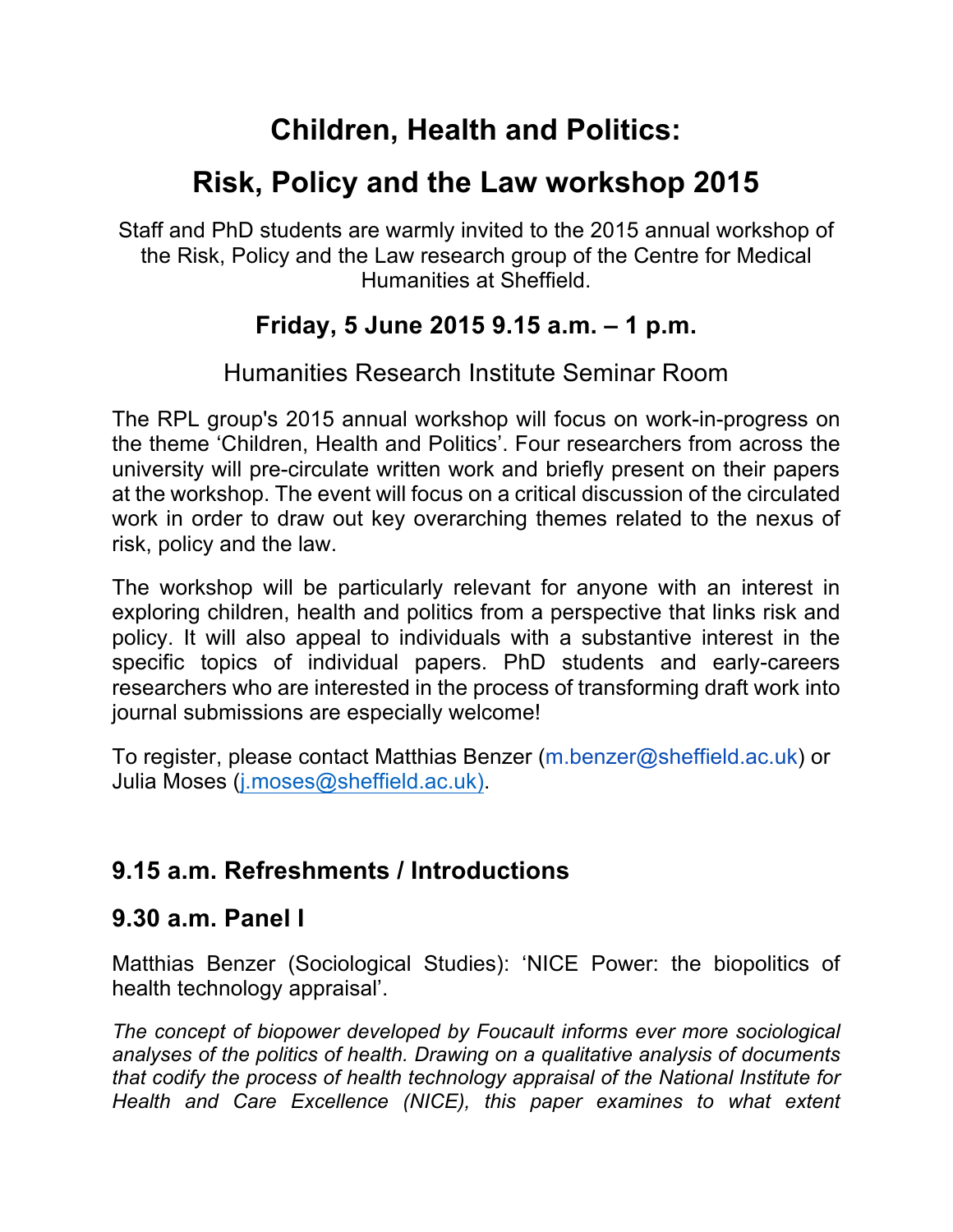*conceptions of biopolitics can elucidate the political dimension of health resource allocation. Foucault's category of security, specifically his concepts of the politics of nature and of desire, can illuminate the political dimension of NICE's efforts to maximise population health, especially the biopolitics of the QALY (qualityadjusted life year) method. However, the political dimension of NICE's simultaneous pursuit of equality objectives with regard to moral principles and legal obligations, which incorporates an endeavour to establish social relations, stretches beyond the horizon of conceptions of biopolitics. The paper reconfigures a well-known tension in NICE technology appraisal in political terms and formulates ensuing questions for: present developments in NICE's work and in work with QALYs more broadly, current proposals for resolving the conflict between efficiency and equality aims in health resource allocation, and analyses of the contemporary politics of life.* 

Vicky Chico (Law): 'Requiring Genetic Knowledge: a principled case for support'.

*Should people be required to know information about themselves that arises from their genetic test? This question is highly relevant given the NHS's plans to sequence 100 000 whole genomes before 2017. The approach to this issue in the*  US generated significant opposition to requiring knowledge on the basis that it *interferes with autonomy. This piece presents a different perspective arguing that requiring knowledge may not undermine the legal conception of autonomy, giving reason to doubt that it would be unlawful to require people to have genetic information about themselves. Following this the piece presents an alternative principled position which might support a legal recognition of the interest in not having information about oneself; namely that of preventing personal harm. However this approach runs into difficulties if the reasons for requiring knowledge are also based on preventing personal harm. The argument considers how interests might be balanced in this competing harms context*.

#### **11.00 a.m. Refreshments / break**

#### **11.15 a.m. Panel II**

Adrian Bingham (History): 'Scandals and Silences: the British press and child sexual abuse, from Stead to Savile'.

*This paper examines how the British press reported child sexual abuse from the late nineteenth century to the present. It seeks to explain why this issue received considerable attention in some periods - in the 1880s, for example, and again in the 1970s and 1980s - but for much of the intervening time was shrouded by*